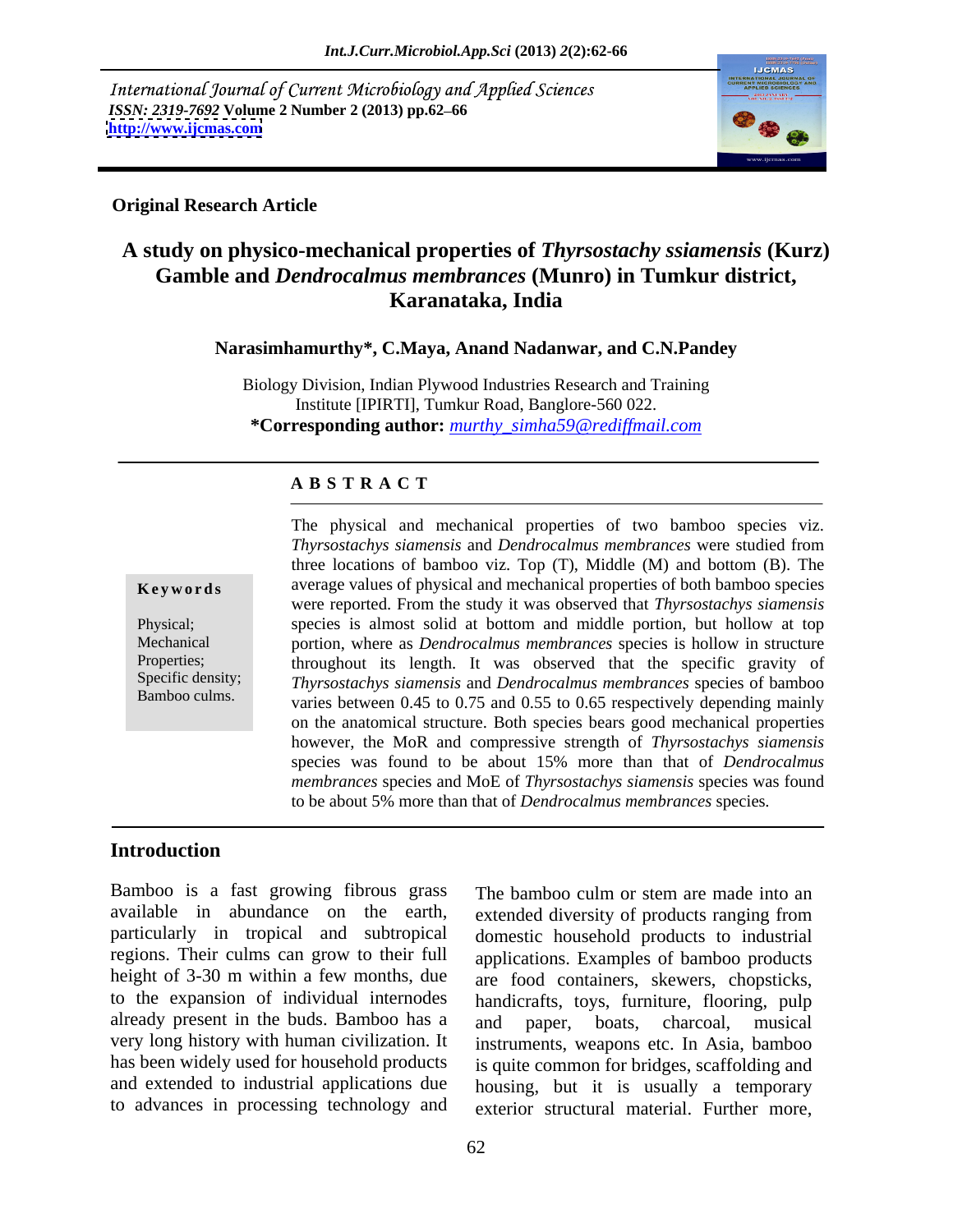the general properties of the bamboo culms The specific gravity of bamboo varies from are based on the anatomical, chemical, about 0.5 to 0.79, and this would make the physical and mechanical characteristics. density about  $648 \text{ kg/m}^3$  (40.5 lb/ ft<sup>3</sup>). Physical and mechanical properties of Similarly, reports established that the bamboo depend on the species, site/soil, average specific gravity of bamboo ranged climatic condition, silvicultural treatment, from 0.3 to 0.8. Chew et al. (1992), gives harvesting technique, age, density, moisture the density of *B.vulgarisat* 630 kg /m<sup>3</sup>, content, position in the culm, nodes or which is relatively light, compared to other internodes and bio-degradation. Most studies bamboos. Density is the major factor that had been carried out in order to highlight influences the mechanical properties, and it and observe these fundamental is closely related to the proportion of characteristics, as well as to maximize bamboo utilization. Age is an important suggested that longer fibre will decrease the factor for the developmentof strength shear strength, which was primarily due to properties. It is a general assumption that bamboo mature and reach its maximum percentage of the parenchyma fibers. The strength in about three years. cell wall thickness has a positive correlation

Physical and mechanical properties of bamboo depend on the species, site/soil and climatic condition, silvicultural treatment,<br>harvesting technique, age, density, moisture **Materials and Methods** content, position in the culm, nodes or internodes and bio-degradation. Most of the A moderate-sized, strong bamboo forming studies had been carried out in order to loose clump, straight culm samples from two highlight and observe these fundamental bamboo species namely *Dendrocalamus* characteristics, as well as to maximize *membranaceus* Munro and *Thyrsostachys* bamboo utilization Abd. Latif et al (1993), *siamensis* Gamble of 20-24 m high, 6-10 cm studied the effect of anatomical diameter and 12-15 m 4.5-5 cm diameter characteristics on the physical and respectively of 4-6 yearage were collected

mechanical properties of *D.strictus*.<br>According to this study, age and height do Five bamboo culms in each species were not significantly affect moisture content.The radial and tangential shrinkage of properties like length, diameter and number *B.bluemeana*, did not differ significantly of internode etc., were recorded at felling through age and height. The radial and site itself. Whereas mechanical properties tangential shrinkage ranges from 5.4% to

Many studies have been carried on the proportional limit and MOE, but negatively anatomical features of bamboo and its correlated to MOR. In the present study, the anatomical features directly affect bamboo physical and mechanical properties of six physical and mechanical properties. year old *Thyrostaches siamensis* and  $3(40.5 \text{ lb}/\text{ ft}^3)$  $(40.5 \text{ lb/ ft}^3).$ ). from 0.3 to 0.8. Chew et al. (1992), gives the density of *B.vulgarisat* 630 kg  $/m^3$ , 3 the density of *B.vulgarisat* 630 kg  $/m^3$ , which is relatively light, compared to other vascular bundles. Abd. Latif (1990) cell wall thickness or density rather than the with compression strength, bending stress at *Dendroclamus memernceses* at three levels of culm height are evaluated.

## **Materials and Methods**

mechanical properties of *B.bluemeana*. Several authors reported the physical and district, Karanataka, India for the study. *siamensis* Gamble of 20-24 m high, 6-10 cm diameter and 12-15 m 4.5-5 cm diameter from bamboo Arboratum of BIAF, S. Lakkahalli near Tiptur taluk of Tumkur district, Karanataka, India for the study.

9.5% and 6.4% to 20.1% respectively. of rupture (MOR) and compressive strengthFive bamboo culms in each species were harvested and investigated for physical like Modulus of elasticity (MOE), Modulus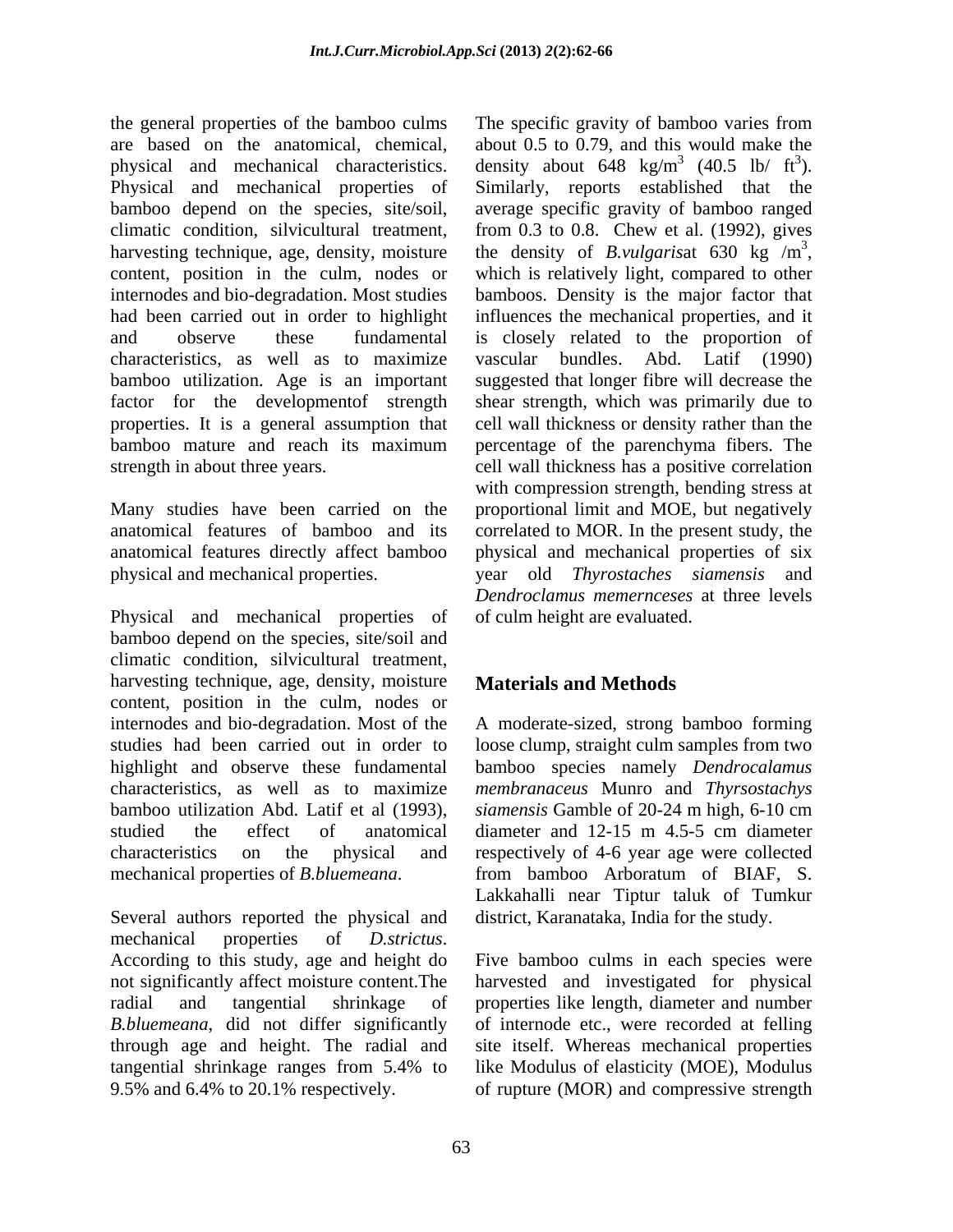were evaluated at laboratory. Bamboo **Compressive strength** samples were converted into strips for determining mechanical properties. Each bamboo sample was divided into three samples were derived at three portions of portions of bottom (B), middle (M) and top bottom (B), middle (M) and top (T) using (T). Strength of bamboo viz., compression parallel to grain & static bending were conducted using computer controlled **Results** Universal Testing Machine (UTM).

Sample blocks of *Dendrocalamus*  internodes per culm and culm wall thickness *membranaceus* Munro and *Thyrsostachys siamensis* were derived from 3 height portions (bottom, middle and top) and 6 replicates, consisting of thirty-six bamboo samples. All sample blocks were cut from from the bottom to the top. Green bamboo fresh culms of size 10 mm  $\times$  10 mm  $\times$  culms may have 100% moisture (oven-dry weight wall thickness. They were weighed and basis) and can be as high as 110 % as (table dried in an oven at 103±2°C for 24 hr until a

Sample for basic density studies were obtained from both node and internode at the and internode. Whereas in *Dendrocalmus* bottom, middle and top culms portions from each bamboo species. Six replicates were used in the study. The sample blocks were  $(table 3)$ . oven dried for 48 h at 105±2°C until a constant weight were attained. The sample blocks were then weighed to give the oven dried weight. Basic mass per volume shall were tested at laboratory using Universal

Mass per volume, I g/cm<sup>3</sup>=m<sub>o</sub> /v<sub>g</sub>x100

Bamboo samples were converted into strips siamensis and Dendrocalmus membrances for determining MoR and MoE at three species respectively. From the above studies portions of bottom (B), middle (M) and top (T) under three point loading using UTM.

### **Compressive strength**

Compressive strength of round bamboo UTM.

## **Results**

**Moisture content (MC)** example properties. The physical properties like culm constant weight was attained. varies from bottom to top and node to **Basic density Basic density Example 2018 Basic density Basic density** The samplesof two bamboo species were tested against physical and mechanical height, internode length, number of etc. were measured at the felling site and results recorded as shown in the table 1. The moisture content of bamboo varies vertically from the bottom to the top. Green bamboo 2). Basic density of the two bamboo species internode. In *Thyrsostachys siamensis* density varies from bottom to top in the range of 700 to 400kg/m3 along with node *membrances* the density variation is 650 to 550 kg/m3 along with node to internode (table 3).

be calculated as follows:-<br>
Testing Machine (UTM) and results were recorded in the table 4. From the table the  $m_{\text{o=oven}}$  dry mass in grams  $v_{\text{g=}}$  green mean value of MOE of 7091MPa and 6827 volume in  $\text{cm}^3$   $\text{MDP}$   $\text{MOP}$   $\text{MOP}$   $\text{MOP}$   $\text{MOP}$   $\text{MOP}$   $\text{MOP}$   $\text{MOP}$   $\text{MOP}$   $\text{MOP}$   $\text{MOP}$   $\text{MOP}$   $\text{MOP}$   $\text{MOP}$   $\text{MOP}$   $\text{MOP}$   $\text{MOP}$   $\text{MOP}$   $\text{MOP}$   $\text{MOP}$   $\text{MOP}$   $\text{MOP}$   $\text$ MoR and MoE and compression strength of  $1/3$  and  $\alpha$  and  $\alpha$  and  $\alpha$  and  $\alpha$  and  $\alpha$ Mechanical properties of both the species recorded in the table 4. From the table the MPa, MOR of 124.2 MPa and 109.1 MPa and compression strength of 77.5 and 67.0were observed for *Thyrsostachys siamensis* and *Dendrocalmus membrances* species respectively. From the above studies the results it is observed that the physical and mechanical properties of both the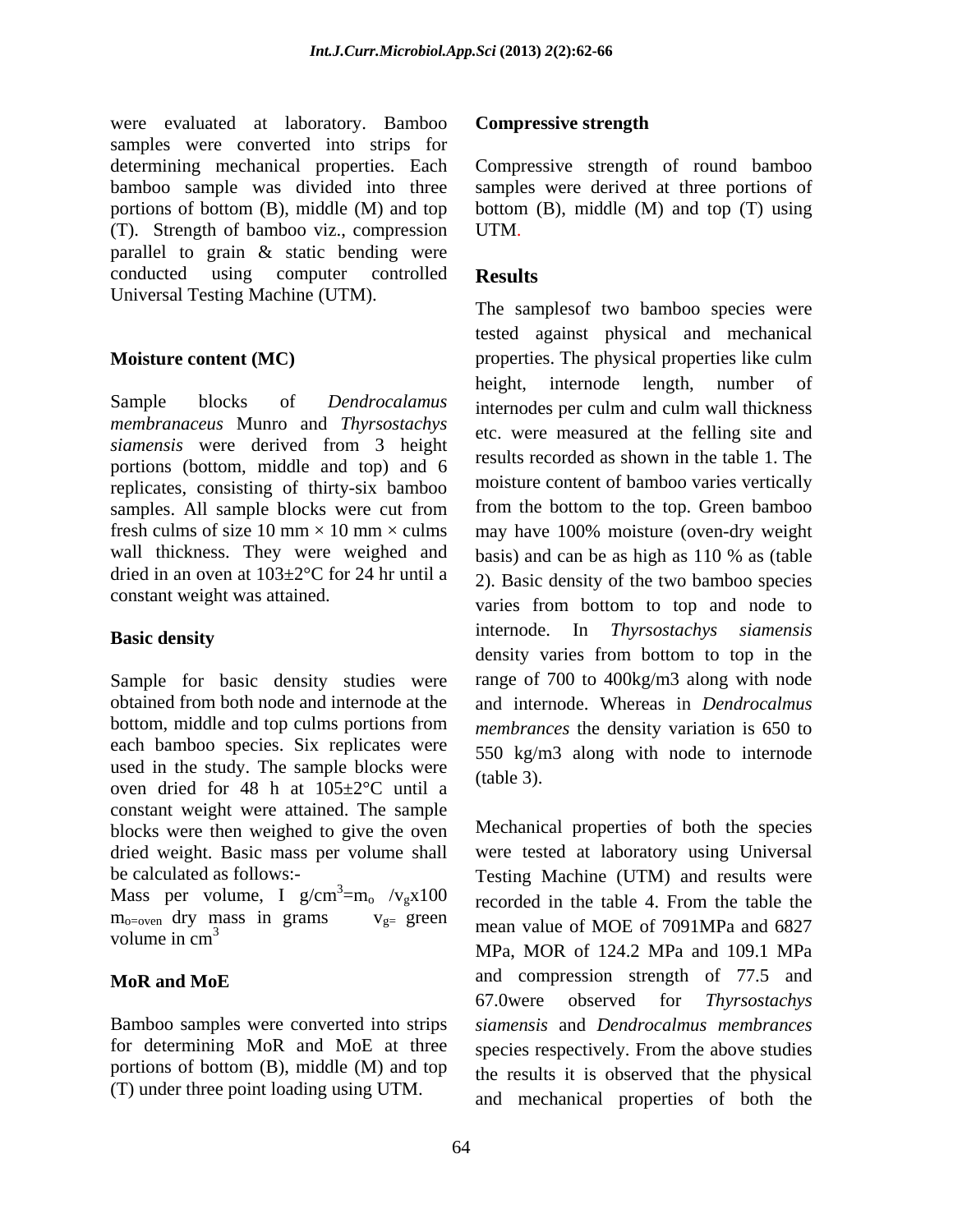species varies from bottom to top and node to internode of bamboo culms. Physical and mechanical properties of two bamboo species are presented in Table.1 and Table 4.

|        |                         | <b>Bamboo species</b> |                                                   |  |
|--------|-------------------------|-----------------------|---------------------------------------------------|--|
| S. No. | <b>Characteristics</b>  |                       | Thyrsostachys siamensis   Dendrocalmus membrances |  |
|        | Culm height (cm)        | 1600                  | 2000                                              |  |
|        | No. of internodes/culm  | 13                    | 25                                                |  |
|        | Internode length (cm)   |                       |                                                   |  |
|        | <b>Bottom</b>           | $\sim$<br>JJ.         | 27.94                                             |  |
|        | Middle                  | $\sim$<br>J0          | 27.94                                             |  |
|        | Top                     | 35.56                 | 25.4                                              |  |
|        | Mean                    | 35.52                 | 27.09                                             |  |
|        | Internode diameter (cm) |                       |                                                   |  |
|        | Bottom                  | 11.43                 | 12.7                                              |  |
|        | Middle                  | 10.16                 | 11.43                                             |  |
|        | Top                     | 6.35                  | 8.89                                              |  |
|        | Mean                    | 9.31                  | 11.00                                             |  |
|        | Culm wall thickness     |                       |                                                   |  |
|        | <b>Bottom</b>           | solid                 | 1.62                                              |  |
|        | Middle                  | solid                 | 1.03                                              |  |
|        | Top                     | 0.65                  | 0.84                                              |  |

Table.1 Physical characteristics of *Thyrsostachys siamensis and Dendrocalmus membrances* bamboo tested in green condition.

**Table.2** Moisture content (%) at cross-section along the culm length at green condition

| <b>Bamboo species/portions</b> | -                                           | Thyrsostachys siamensis   Dendrocalmus membrances |
|--------------------------------|---------------------------------------------|---------------------------------------------------|
| Bottom portion                 | $\lambda$ $\lambda$ $\cap$ $\Gamma$<br>ט.טו | $\sim$ $\sim$<br>---                              |
| Middle portion                 | ວບ.ບ                                        | $\sim$ $\sim$ $\sim$<br>റൗ<br>$\ddotsc$           |
| Top portion                    |                                             | o i                                               |

**Table.3** Basic density along the culm height

| <b>Bamboo species/</b> |                     | $_{\rm s/}$   Thyrsostachys siamensis (kg/m <sup>3</sup> ) | <i>Dendrocalmus membrances</i> (kg/m <sup>3)</sup> |            |
|------------------------|---------------------|------------------------------------------------------------|----------------------------------------------------|------------|
| portions               | Node                | Internode                                                  | <b>Node</b>                                        | Inter node |
| Bottom portion         | 718                 | $\epsilon$<br>. UJ-                                        | 653                                                | $U \sim$   |
| Middle portion         | 710<br>$\perp$      |                                                            | 01 Y                                               | 393.       |
| Top portion            | $1 - \alpha$<br>450 | 415                                                        | 60 L                                               | 563        |

**Table.4** Mechanical properties of *Thyrsostachys siamensis* and *Dendrocalmus membrances*

| <b>Species</b> | <b>CONT</b><br><b>Thyrsostachys siamensis</b> |              |          | <b>Dendrocalmus membrances</b> |                         |          |
|----------------|-----------------------------------------------|--------------|----------|--------------------------------|-------------------------|----------|
| Properties     | √omn St<br>- --<br>MPa                        | MoR, Mpa     | MoE, Mpa | Comp $S^*$<br>MPa              | $M_0R$ , Mpa            | MoE, Mpa |
|                | 66.7                                          | 101          | 8464     | 617                            | 102 <sup>2</sup>        | 6609     |
|                | $\circ$ $\circ$<br>04.4                       | 1100         | 6402     | 69.7                           | 072                     | 7458     |
|                | 83.6                                          | 120<br>141.4 | 6407     | 66.7                           | 127 <sup>2</sup><br>1/1 | 6414     |
|                | $\Box \Box$                                   | 101          | 7091     | 670                            | 1001<br>1177.1          | 6827     |